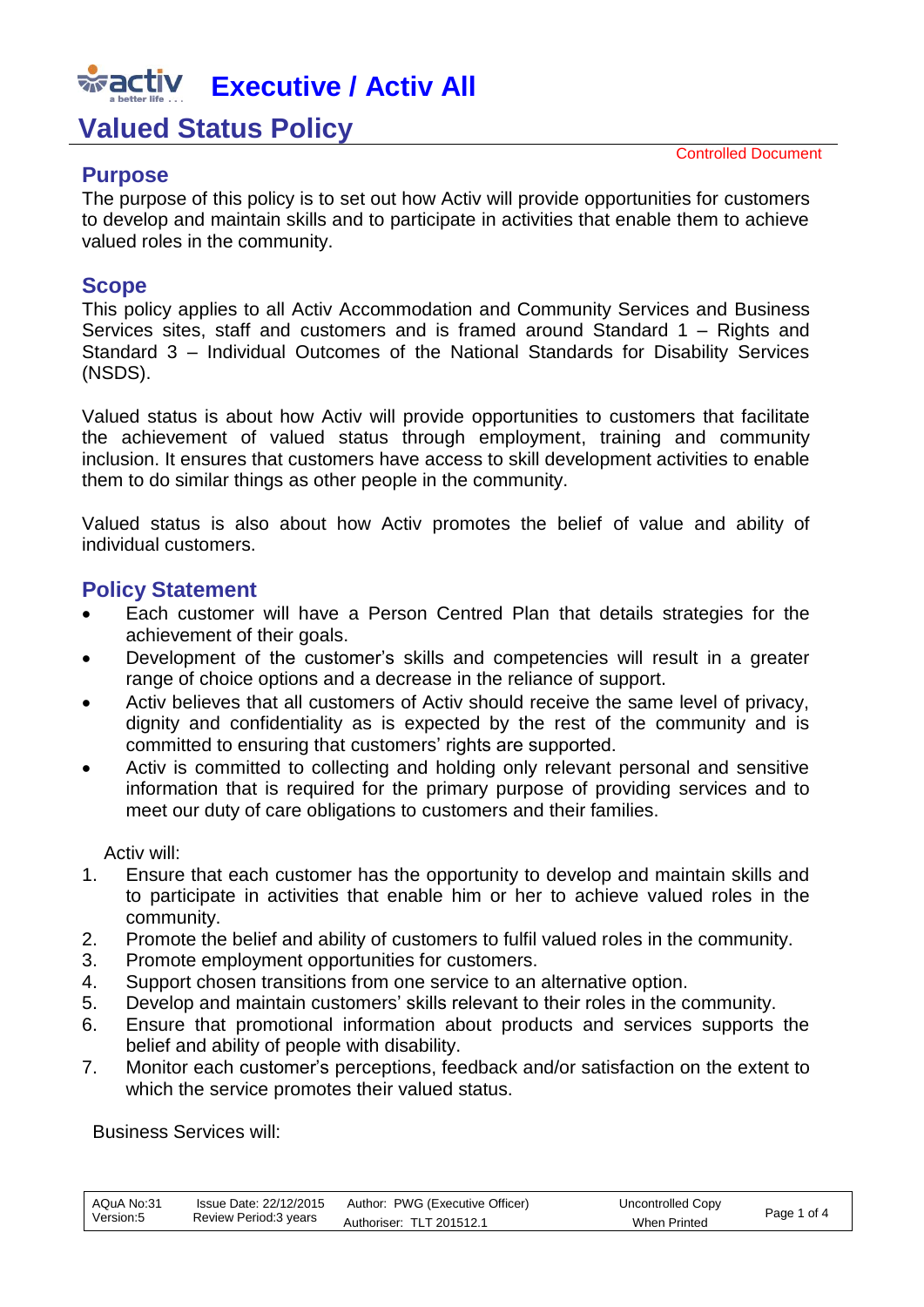## **Executive / Activ All**

## **Valued Status Policy**

#### Controlled Document

- 1. Provide on-the job training to enable supported employees to acquire the requisite skills to do the job for which they are employed. This will include the development of appropriate work behaviours and attitudes and an awareness of an employee's rights and responsibilities. Due to the nature and level of disability 'on-the-job' training is frequently ongoing. Support services may be dictated by funding contract and commercial requirements.
- 2. Provide Minimum Conditions of Employment, including pro-rata productivity award based wages, and develop and maintain commercially viable enterprises.
- 3. Maintain a dual focus; the provision of supported employment through commercially viable enterprises.
- 4. Ensure each employee's skills, ability and knowledge is matched to a variety of jobs.
- 5. Promote the development of each employee's skills, ability and knowledge in order to enable role advancements when the opportunity arises.
- 6. Ensure that workplace practise (language used, documents, physical layouts, furnishings, routines and amenities) and culture (assumptions, values and beliefs) supports the valued status of employees.

#### **Key Performance Standards**

- All customers will have a [Person](http://activnet/Intralogic/content/279.pdf) Centred Plan.
- All customers will have a scheduled annual opportunity (with or without their advocate) to communicate their individual needs and goals so that services can be customised.
- All customers will have access to any information that may facilitate the achievement of their goals or broaden their choice options.
- All customers will have access to information provided by a noticeboard or newsletter.
- All customers will have opportunities to provide feedback.
- All employees will have a workplace and residents will have a home that practises a culture that supports their valued status.
- All customers will have access to promotional information about Activ products and services that supports the belief and ability of people with disability.
- All customers will have access to promotional information about Activ products and services that supports the belief and ability of people with disability and is in an accessible format.

#### **Relevant Legislation**

- Disability Discrimination Act, 1992.
- Disability Services Act, 1986.
- Equal Opportunity Act, 1984.
- Equal Opportunity for Women in the Workplace Act, 1999.
- Guardianship and Administration Act, 1990.
- Human Rights and Equal Opportunity Commission Act, 1986.
- Minimum Conditions of Employment Act, 1993.
- Occupational Safety and Health Act, 1984.

| AQuA No:31 | lssue Date: 22/12/2015<br>Review Period: 3 years | Author: PWG (Executive Officer) | Uncontrolled Copy | Page 2 of 4 |
|------------|--------------------------------------------------|---------------------------------|-------------------|-------------|
| Version:5  |                                                  | Authoriser: TLT 201512.1        | When Printed      |             |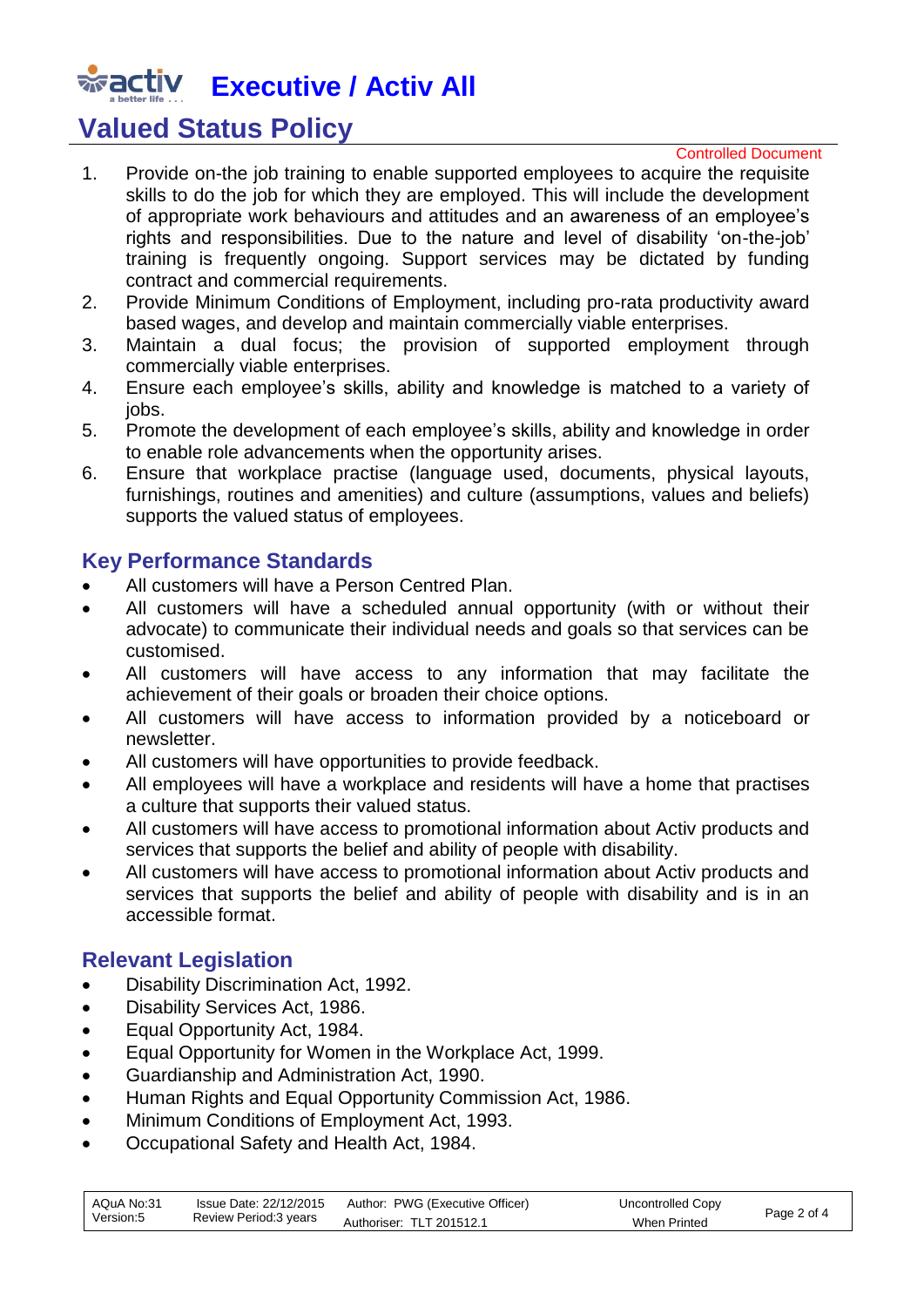# **Executive / Activ All**

## **Valued Status Policy**

- Racial Discrimination Act, 1975.
- Sex Discrimination Act, 1984.
- Privacy Act, 1988.
- Privacy Amendment (Private Sector) Act, 2002.
- Workplace Relations Act, 1996.

#### **Internal Key Related Policies**

- [Code of Conduct and Ethics \(AQuA 1867\)](http://activnet/Intralogic/content/00003509/1867.pdf)
- **[Employee Code of Conduct.](http://activnet/Intralogic/content/00002863/1508.pdf) (AQuA 1508)**
- Employee [Performance Management Policy \(AQuA 296\)](http://activnet/Intralogic/content/00000478/296.pdf)
- [Equal Employment Opportunity Policy](http://activnet/Intralogic/content/00000372/195.pdf) (AQuA 195)
- [Dress Code Policy](http://activnet/Intralogic/content/00000275/112.pdf) (AQuA 112)
- [Health and Safety Policy \(AQuA 1378\)](http://activnet/Intralogic/content/00002301/1378.pdf)
- [Human and Social Issues Policy.](http://activnet/Intralogic/content/00000184/103.pdf) (AQuA 103)
- Positive Behaviour Support Policy (AQuA 258)
- [Privacy Policy \(AQuA 111\)](http://activnet/Intralogic/content/00000266/111.pdf)
- Person Centred Approach Policy (AQuA 1969)

#### **Internal Key Related Documents**

- [Activ's Employee Human Resources Manual \(AQuA 64\)](http://activnet/Intralogic/content/00000720/64.pdf)
- [Activ Competency Based Wages Assessment System Manual.](http://activnet/Intralogic/content/00000570/484.pdf) (AQuA 484)
- [Activ Foundation Inc. Australian Disability Enterprise,Supported Employees](http://activnet/Intralogic/content/00000844/773.pdf)  [Enterprise Bargaining Agreement \(AQuA 773\).](http://activnet/Intralogic/content/00000844/773.pdf)
- [Employee Training and Support](http://activnet/Intralogic/content/00000459/279.doc) Assistance Plan (AQuA 279)
- [Employee Performance Management Policy Activ Job Support Plan Framework.](http://activnet/Intralogic/content/00000469/288.doc)  [\(AQuA 296\)](http://activnet/Intralogic/content/00000469/288.doc)
- [Activ Employee Transition Procedure \(AQuA 549\)](http://activnet/Intralogic/content/00000623/549.pdf)
- Goal Achievement Progress Reports (2282)
- Goal Action Plan (2283)
- Learning Logs (2284)
- [My Information \(AQuA 2047\)](http://activnet/Intralogic/content/00004031/2047.doc)
- One Page Profile
- Summary of Goal Setting Day (2429)

#### **Definitions, Related Documents and Related Performance Standards Also refer to the NSDS Quality Assurance Manual (AQuA 1)**

#### **Consultation Process**

- Policy Working Group
- Policy Consultation Procedure
- Team Leaders

| AQuA No:31 | Issue Date: 22/12/2015 | Author: PWG (Executive Officer) | Uncontrolled Copy |             |
|------------|------------------------|---------------------------------|-------------------|-------------|
| Version:5  | Review Period:3 years  | Authoriser: TLT 201512.1        | When Printed      | Page 3 of 4 |

Controlled Document